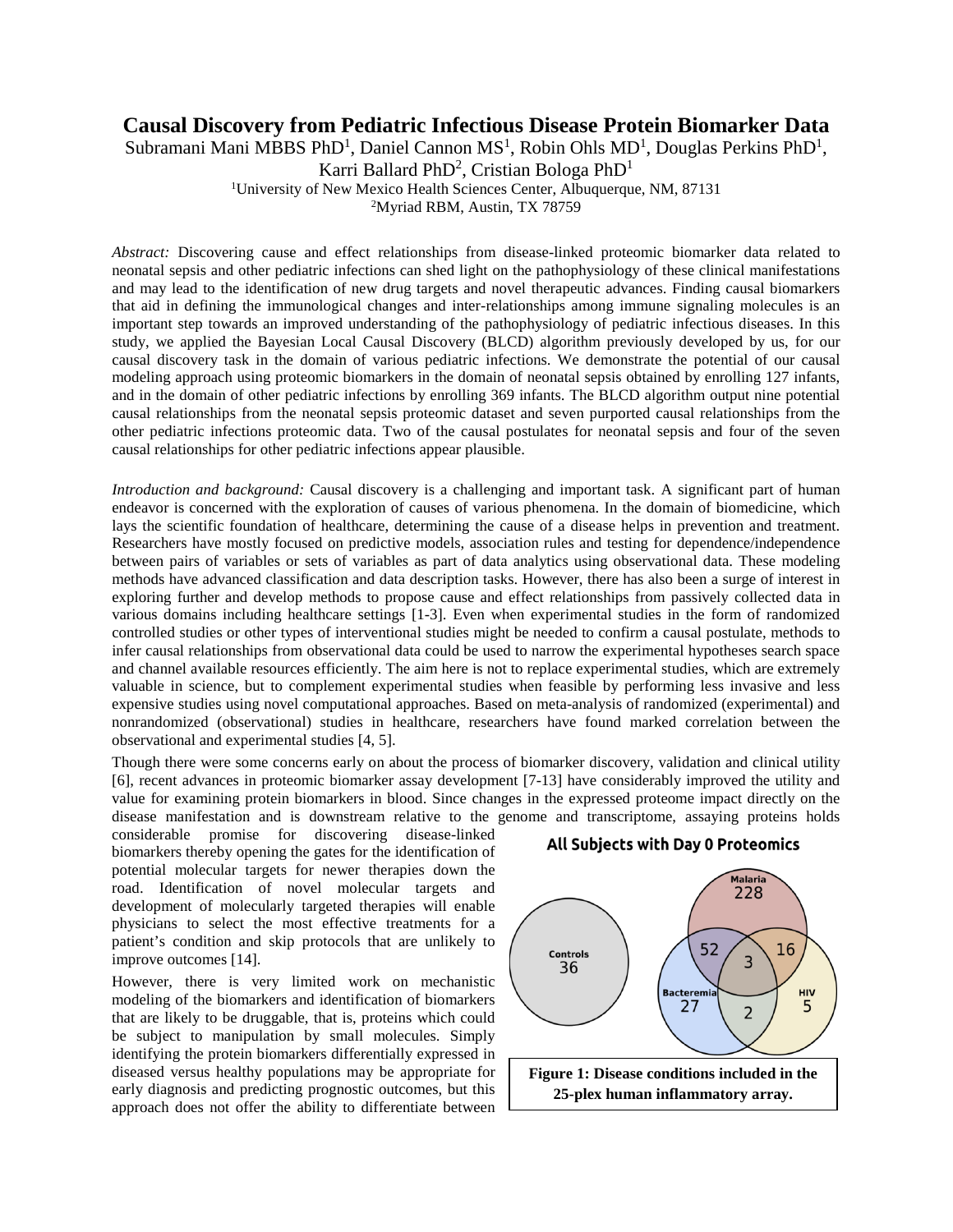biomarkers that drive disease manifestations (causal influences) and those that result from the disease process (effects). Although biomarkers can play an effective role in early detection, diagnostic evaluation, and for assessment of prognosis, a cause-effect understanding is required if biomarkers are to be targeted for druggability and eventual use of the biomarkers for therapeutics.

## *Methods:*

*Study sample:* For applying our causal discovery methodology we focused on two unique and comprehensive pediatric infectious disease cohorts: 1) a study on biomarkers for neonatal sepsis (from the Bio-signature Study of Neonatal Sepsis (NIH 1R44GM082038-01; PI, Ballard) conducted at the University of New Mexico Children's Hospital; and (2) a study on biomarkers for pediatric infectious diseases (for example, malaria, bacteremia, HIV-1, etc.; *Genetic Basis of Severe Malarial Anemia and Co-Morbidities*, AI051305; PI, Perkins) conducted at the Centers for Global Health at UNM and the Kenya Medical Research Institute (KEMRI, Kenya). For the neonatal sepsis biosignature study, we enrolled 127 eligible very low birth weight (VLBW) infants (gestational age  $\leq$  32 weeks, birthweight  $\leq 1500$  grams, postnatal age  $\geq 120$  hours) over a five-year period from 2007 to 2012. We had 39 cases (culture positive sepsis) with the remaining 88 serving as controls (sepsis negative). Serum samples were collected from each infant over a 21-day period to perform a focused proteomic assay of 90 potential biomarkers suspected to play a role in infection and/or inflammation. For the pediatric infections study we enrolled 1,655 children (< 14 months) and followed them post-enrollment for 36 months. A subset of the patients was selected for the day 0 (enrollment) visit to analyze protein biomarkers using a 25-plex human inflammatory array (n=369). The sample sizes for the mono- and co-infected children are shown in Figure 1.

*Algorithmic methods:* Our focus is on learning causal relationships from data using a causal Bayesian network (CBN) framework and the natural question is why we should try to learn these models from data. Initially Bayesian networks were built as knowledge-based systems and the structure and parameters were specified by experts [\[15-](#page-5-1) [17\]](#page-5-1). However, it was challenging for domain experts to characterize the probabilistic dependencies and independencies among the variables in a domain and orient the edges between the variables to capture the probabilistic relationships even with the help of knowledge engineers. It was also very labor intensive and challenging for experts to specify precisely the prior and conditional probabilities that parameterized the models. For various domains, experts had problems assessing a full-fledged causal structure, or the parameters, and in some situations, both. Hence researchers started to focus on data—initially for parameter estimation, but subsequently to learn both the network structure as well as the associated marginal and conditional probabilities.

Broadly speaking there are two general approaches to learn CBNs from data—global and local. Global approaches

## Box 1: BLCD Algorithm steps

- 1. **Derive the Markov Blanket:** For each node *X*∈**X**, heuristically derive the Markov Blanket of *X* using the *Procedure MB*. **X** denotes the set of all random observed variables in the dataset. Let **B** denote the MB of *X*.
- 2. **Update B:** Apply the MB *update* rule which states that if node *A* is in the MB of node *C*, add node *C* to the MB of node *A* if it is not already included.
- 3. **Pick** *W1*, *W2*, *X* and *Z*: Select sets of four variables from the set obtained by the union of **B** and *X* as follows. We refer to each set of four variables as a tetraset **T**. Since we are focusing on the MB of *X*, *X* is an essential element of **T**. Note that each tetraset can give rise to 3 "Y" patterns where the *X* variable is a cause and each of the other three are potential effects.
- 4. **Derive**  $P(X \rightarrow Z | D)$ : For each of the 3 "Y" patterns, the probability of  $X \rightarrow Z$  is derived using Equation 1 rendered below.
- 5. **Generate output**: If  $P(X \rightarrow Z | D) > t$ , where *t* is a user-set threshold, then output  $X \rightarrow Z$ .

try to build a causal model consisting of all the measured variables in a domain whereas the local approach explores subsets of variables to build local causal models. Both the global and local models can be generated from data using the constraint-based formalism or the Bayesian paradigm. Constraintbased approaches to causal discovery were put forward by Pearl and Verma [\[18\]](#page-5-2) and by Spirtes, Glymour, and Scheines [\[19\]](#page-5-3). The PC and FCI algorithms [\[20\]](#page-5-4), for instance, take a global approach to causal discovery and output a graph with different types of edges between all the variables to represent for example that *X* causes *Y*, *X* does not cause *Y*, or the causal direction is undetermined [\[2\]](#page-4-5). The FCI algorithm can also model latent variable patterns.

Earlier research on learning Bayesian networks from data using a Bayesian approach [\[21,](#page-5-5) [22\]](#page-5-6) has simultaneously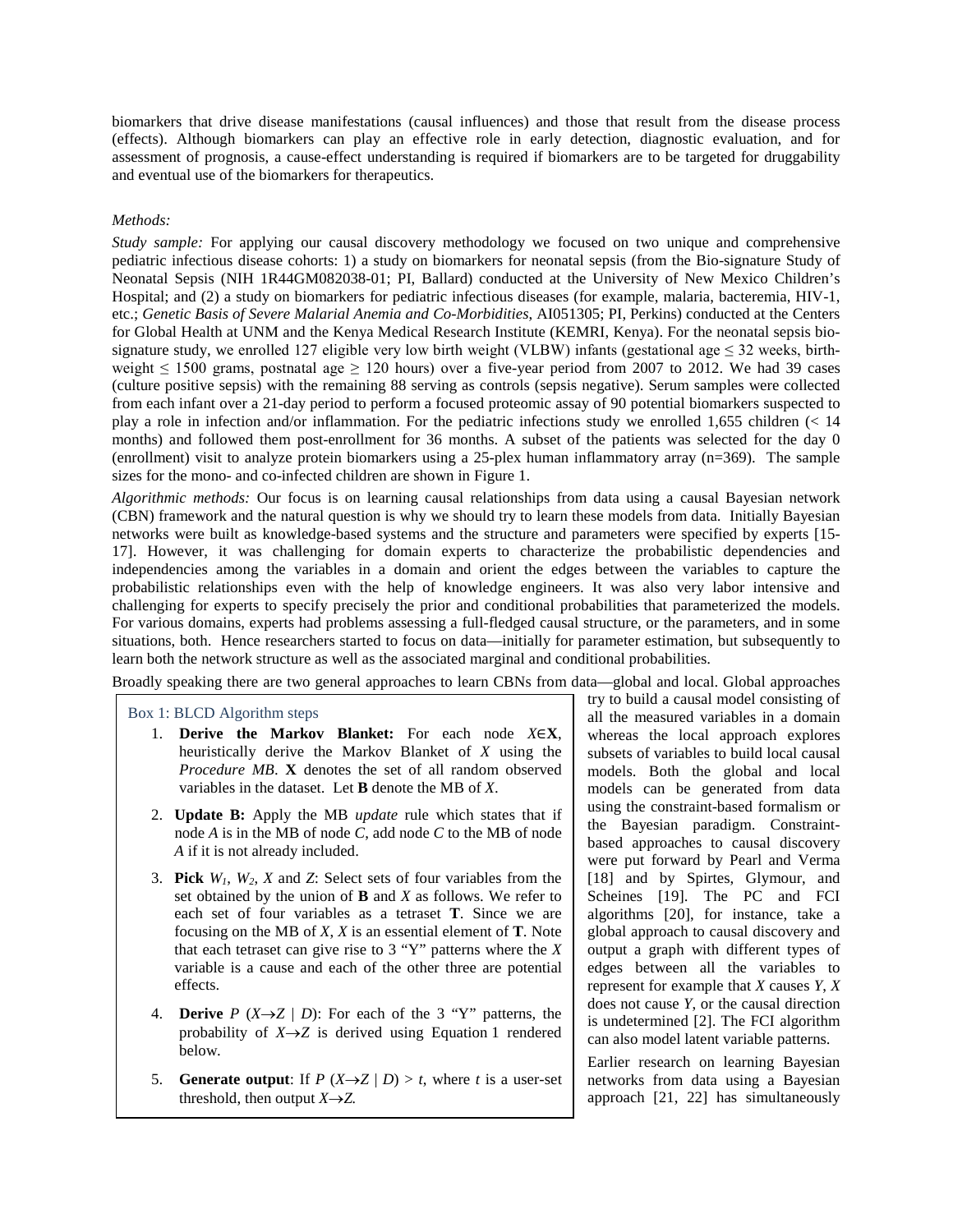modeled all the causal relationships among the model variables. The optimal reinsertion (OR) algorithm is an algorithm for learning Bayesian networks using a score-based search method developed by Moore and Wong [\[23\]](#page-5-7). Tsamardinos et al. introduced the hybrid MMHC algorithm that combines constraint-based and Bayesian methods for Bayesian network structure learning [\[24\]](#page-5-8). These global approaches can require long search times when the number of variables is large. When they are used to model latent variables, these approaches can be extremely slow, even when modeling only a few variables.



We used the Bayesian local causal discovery algorithm (BLCD) [\[25,](#page-5-9) [26\]](#page-5-10) that conjectures causal relationships between pairs of variables that have no common causes (confounders) for discovering pairwise cause and effect relationships. Instead of using constraint-based independence and dependence tests, we scored the models by a Bayesian method. BLCD can be implemented in an *anytime* framework, to output the "discovered" causes as they are found. To discover the effects of a node *X*, we require only the Markov blanket (MB) of *X* and data on *X* and the variables in the MB of *X*. The MB of a node *X* in a Bayesian network is the set of nodes obtained by the union of the parents of *X*, the children of *X* and the parents of the children of *X*. The steps of the BLCD algorithm are shown in Box 1.

BLCD is an efficient algorithm that uses the local causal discovery framework and a Bayesian approach. By making use of the "Y" structure for identifying unconfounded pairwise causal relationships and the Markov Blanket for defining the "locality" of a node, BLCD can output predominantly direct causal relationships, while keeping the number of false positives low. A Y structure Bayesian network is a Bayesian network containing four variables that has the structure shown in Figure 2, where the node labels are arbitrary. By developing BLCD we have formalized the

task of causal discovery from observational data using a Bayesian approach and local search based on the identification of Y structures as *sufficient* structures for causal discovery. We have formally shown that discovering Y structures enables us to make causal claims for the relationship between *X* and *Z*, that is, to make the inference that *X* causally influences *Z* [\[26\]](#page-5-10).

Equation 1: The probability of a causal relationship, that is, P (*X*  $\rightarrow$  *Z*|D) can be approximated by  $\frac{\text{Score}(G_1|D)}{\sum_{i=1}^{543} \text{Score}(G_i|D)}$ where G<sub>i</sub> represents one of the 543 CBNs over  $V = \{W_1, W_2, X, Z\}$  and D denotes the dataset, using the BLCD algorithm (see Box 1).

| Cause       | <b>Effect</b>  | <b>Plausible</b> |
|-------------|----------------|------------------|
| 1. A2Macro  | CK-MB          | ?                |
| $2.1L-15$   | A2Macro        | ?                |
| $3.1L-15$   | Thrombopoietin | ?                |
| $4.1L - 15$ | $IL-5$         | 7                |
| 5. CK-MB    | Myoglobin      | ?                |
| 6. CD40-L   | <b>TBG</b>     | 7                |
| 7. A2Macro  | Fibrinogen     | 7                |
| 8. TNFR2    | <b>CRP</b>     | Yes              |
| 9. IL-15    | IL-12p40       | Yes              |

Table 1: Neonatal Sepsis Causal Output

Table 2: Pediatric Infections Causal Output

| Cause     | <b>Effect</b> | <b>Plausible</b> |
|-----------|---------------|------------------|
| $1.1L-4$  | $L-2R$        | Yes              |
| $2.IL-4$  | Eotaxin       | Yes              |
| $3.1L-4$  | MCP-1         | Yes              |
| 4. IFN-a  | $IP-10$       | Yes              |
| 5. MIP-1B | IL-1Ra        | 2                |
| 6. MIP-1B | $IL-5$        | っ                |
| 7. MIP-1B | $IL - 7$      | ?                |

*Results:* The BLCD algorithm output nine potential causal relationships from the neonatal sepsis proteomic dataset which are shown in Table 1. Causal relationship #8 (TNFR2 causally influencing CRP) is supported by [\[27\]](#page-5-11) with TNFR2 becoming upregulated prior to CRP. Causal relationship #9 (IL-15 causally influencing IL-12p40) is supported by [\[28\]](#page-5-12). For "causal relationships"  $#1 - #7$ additional evaluation is needed. The BLCD algorithm also output seven causal relationships from the pediatric infections proteomic data which are shown in Table 2. The first four relationships (#1 - #4, Table 2) seem to be biologically meaningful, have been substantiated in *in vivo* and *in vitro* findings, and converged upon our previous studies showing how inflammatory mediators influence disease severity in pediatric infectious diseases (for review see [\[29\]](#page-5-13)). Additional relationships generated (#5 - #7) such as the causal relationships between MIP-1B and IL-1Ra, IL-5 and IL-7, although not previously established, warrant further investigation.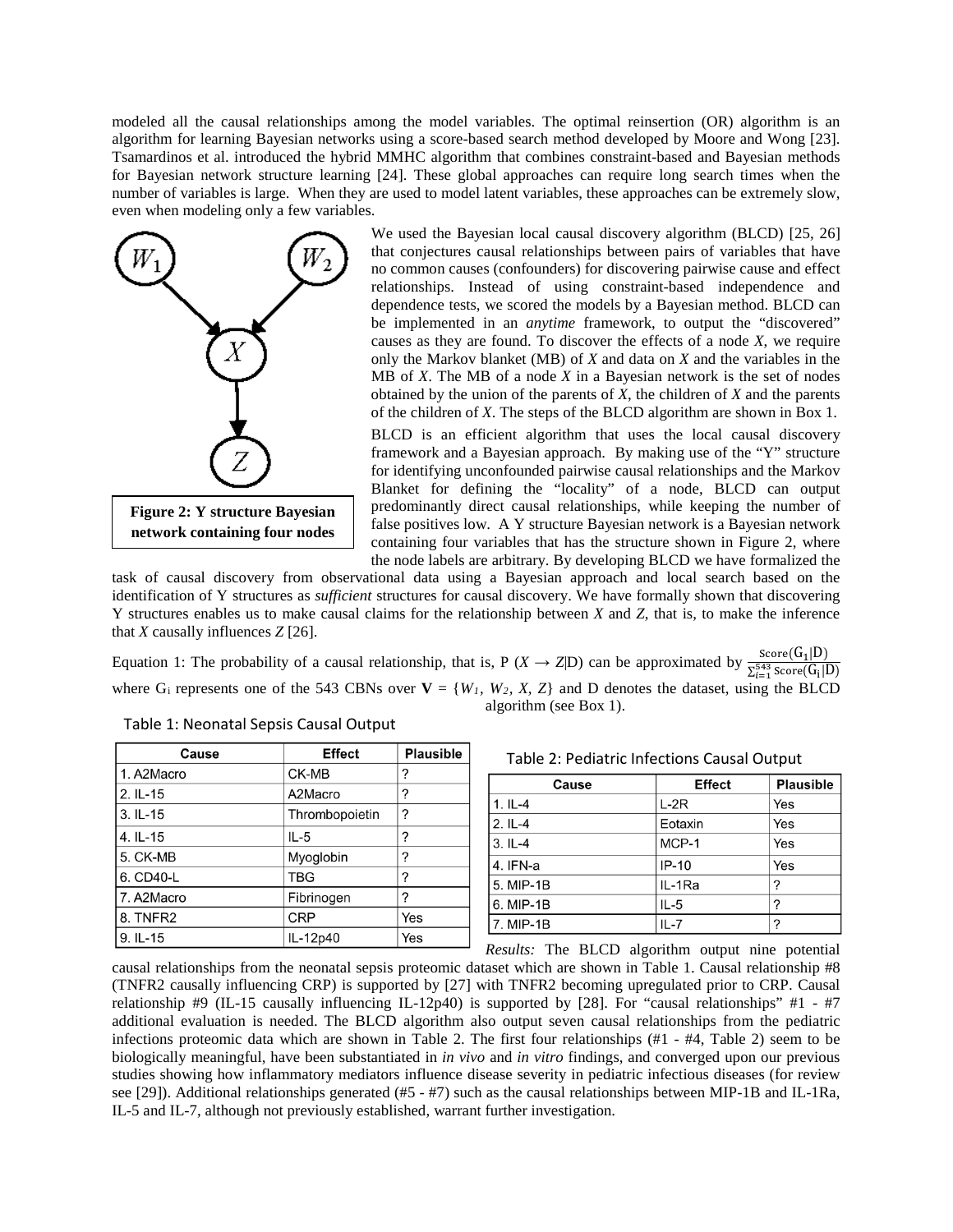*Discussion and Conclusion:* Finding causal biomarkers that aid in defining the immunological changes and interrelationships among immune signaling molecules is an important step towards an improved understanding of the pathophysiology of neonatal sepsis and other pediatric infectious diseases. For the neonatal sepsis causal discovery study, we used only data that were collected using samples drawn on and before the time of blood draw for culture testing and the causal interactions would thus conform to the causal model prevalent during that time. Such causal knowledge will enable exploration of new protein targets for drug development resulting in novel therapeutic advances. One common outcome that the three endemic conditions (i.e., malaria, HIV-1, and sepsis) share is the development of life-threatening anemia. We have found that anemia occurs because of mono-infection in the three diseases and is more profound in the context of co-infection and we plan to explore the causal influences for the different diseases and disease combinations as single entities as we assay additional samples. The results obtained from the causal output of BLCD are highly encouraging since many the cause and effect relationships that emerged between the inflammatory molecules are biologically meaningful but further exploration and evaluation are needed. Since the causal relationships are modeled using the formalism of DAGs, an assumption of acyclicity is inherent in the modeling and feedback loops among the biomarkers cannot be discovered using the method. However, by using protein measurements from a single time point the problem can be mitigated.

When experimental studies are contra-indicated, due to ethical, logistical, or cost considerations, causal discovery from observational data remains the only feasible approach. Moreover, in resource limited settings such methods can be initially used to generate plausible causal hypotheses that can then be tested using experimental methods resulting in better utilization of available resources.

In our previous work we performed mechanistic annotation of the top-ranked disease-linked protein biomarkers using a knowledge-based approach by developing an interactive druggability profiling algorithm. See [\[30\]](#page-5-14) for additional details. In our current work, we use a data-driven approach to discover causal relationships.

Computationally, researchers have typically focused on generating global models, that is, Bayesian network models consisting of all the variables in a domain. However, this approach may not scale to very large datasets, and local causal discovery methods such as the BLCD approach we used hold significant promise when dealing with very large biomedical and clinical datasets which are becoming increasingly common in healthcare settings.

*Future Work:* We plan to extend the BLCD algorithm and create a temporal version, BLCDt, to propose cause and effect relationships from temporal data in the neonatal sepsis, pediatric infections and other domains. Even with non-temporal data consisting of a large number of variables and/or records, learning global causal models is problematic. Hence learning global CBNs from temporal data to ascertain temporal causal relationships will succeed only in very small domains. Temporal data typically consist of multiple values with time stamps for a subset or all the variables with varying granularities. Temporal causal discovery endeavors such as BLCDt are needed to navigate the enormous search spaces of non-trivial temporal domains.

A novel feature of our causal modeling approach is the focus on the use of efficient and scalable Bayesian local causal discovery approaches that can be used with very large datasets with tens of thousands of variables and millions of records. Researchers have recently taken an approach to parallelize global causal discovery algorithms to solve the computational time complexity problem and the fGES algorithm is a step in this direction [\[31\]](#page-5-15). Likewise, the proposed BLCDt algorithm will also scale to temporal data of this magnitude because it combines local search with a dynamic moving window for modeling temporal data to propose causal influences across the temporal dimension. When the numbers of variables and/or records are less we also propose to use traditional Bayesian network learning algorithms or causal discovery algorithms that assume that all the variables are measured. Then we plan to use a post-processing algorithmic method developed by us called the post processing Y arc (PPYA) algorithm (see Box 2 in the Appendix) to output cause and effect relationships that are not confounded by unmeasured (hidden) variables.

## *Appendix:*

The steps of the PPYA algorithm are given in Box 2.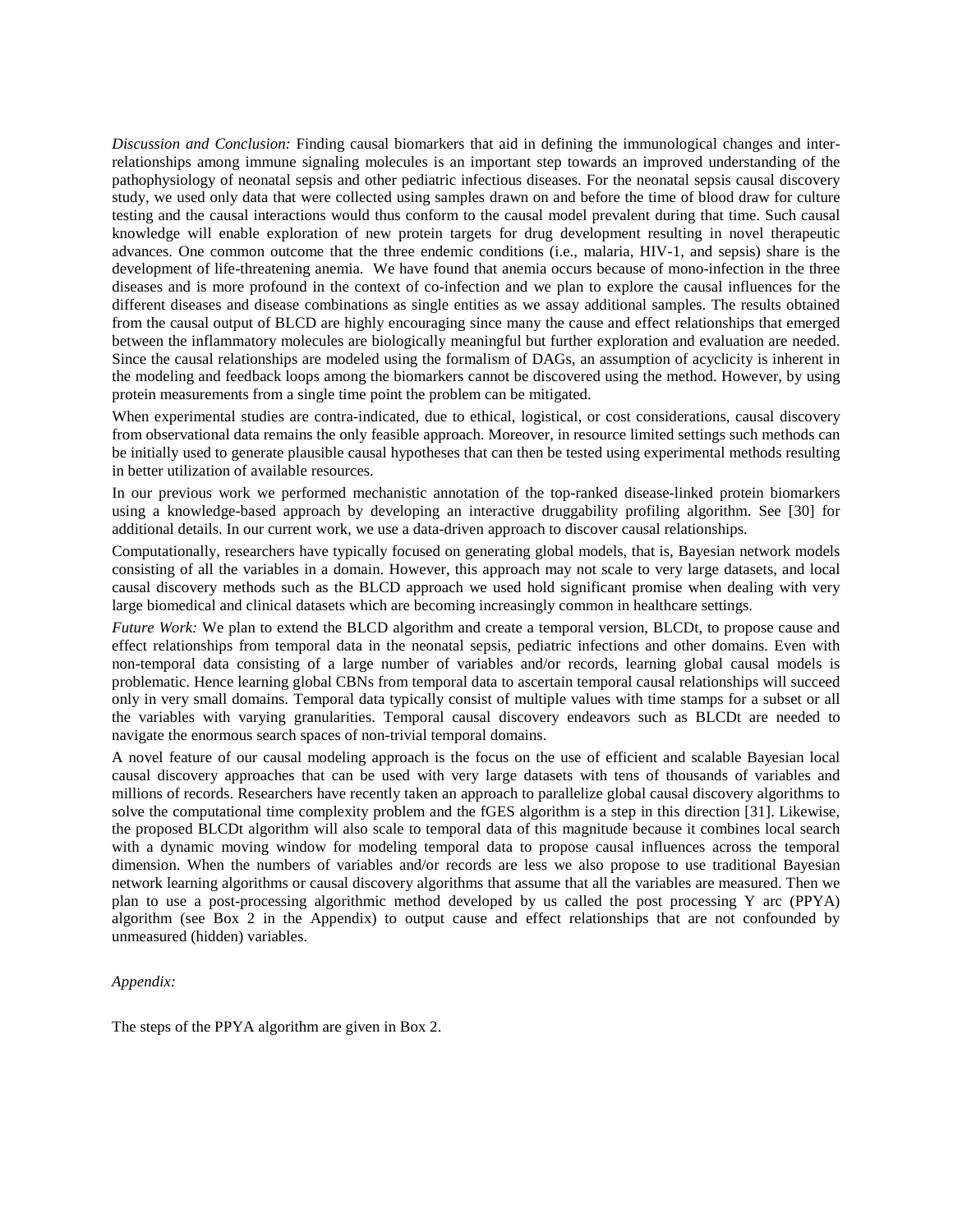| Box 2: PPYA Algorithm (pronounced "papaya")                                                                               |
|---------------------------------------------------------------------------------------------------------------------------|
| <b>Input:</b> A BN or essential graph G and a set of nodes <b>X</b> in G.<br><b>Output:</b> A set of Y arcs denoted as Y. |
| Initialize set of YA as $Y = \{ \}.$<br>For each $X \in X$<br>D <sub>O</sub>                                              |
| /* Pa(X): Set of parents of $X^*$ /<br>Determine $Pa(X)$ for X.                                                           |
| If $ Pa(X)  \leq 1$<br>Continue /* Next iteration of DO $\frac{*}{*}$                                                     |
| /* Ch(X): Set of children of $X^*$ /<br>Determine $Ch(X)$ for X.<br>If $\left \frac{\text{Ch}(X)}{1}\right =0$            |
| Continue /* Next iteration of DO */<br>$/*$ Look for Y structure $*/$                                                     |
| For each pair of parents $W1$ , $W2$ of X<br>D <sub>O</sub>                                                               |
| If W1 and W2 are adjacent then Continue<br>For each child $Z \in Ch(X)$<br>DO                                             |
| If $(W1, Z)$ or $(W2, Z)$ adjacent then Continue<br>If $(X \rightarrow Z) \in Y$                                          |
| $Y:= Y \cup \{X \rightarrow Z\}$<br>0D                                                                                    |
| OD<br>OD                                                                                                                  |
| Return Y                                                                                                                  |
|                                                                                                                           |

**References:**

<span id="page-4-5"></span><span id="page-4-0"></span>1. Pearl J: **Causality: models, reasoning and inference**. Cambridge: Cambridge University Press; 2000. 2. Spirtes P, Glymour C, Scheines R: **Causation, Prediction, and Search**. Cambridge, MA: MIT Press; 2000. 3. Glymour C, Cooper GF (eds.): **Computation, Causation, and Discovery**. Cambridge, MA: MIT Press; 1999. 4. Ioannidis JPA, Haidich AB, Pappa M, Pantazis N, Kokori SI, Tektonidou MG, Contopoulos-Ioannidis DG, Lau J: **Comparison of Evidence of Treatment Effects in Randomized and Nonrandomized Studies**. *JAMA* 2001, **286**(7):821-830. 5. Benson K, Hartz AJ: **A comparison of observational studies and randomized** 

<span id="page-4-2"></span><span id="page-4-1"></span>**controlled trials**. *The New England Journal of Medicine* 2000, **342**(25):1878--1886. 6. Rifai N, Gillette MA, Carr SA:

<span id="page-4-3"></span>**Protein biomarker discovery and validation: the long and uncertain path to clinical utility**. *Nature biotechnology* 2006, **24**(8):971-983.

<span id="page-4-4"></span>7. Adkins JN, Varnum SM, Auberry KJ, Moore RJ, Angell NH, Smith RD, Springer DL, Pounds JG: **Toward a Human Blood** 

**Serum Proteome analysis by multidimensional separation coupled with mass spectrometry**. *Molecular & Cellular Proteomics* 2002, **1**(12):947-955.

- 8. Fan R, Vermesh O, Srivastava A, Yen BK, Qin L, Ahmad H, Kwong GA, Liu C-C, Gould J, Hood L: **Integrated barcode chips for rapid, multiplexed analysis of proteins in microliter quantities of blood**. *Nature biotechnology* 2008, **26**(12):1373-1378.
- 9. Piliarik M, Bocková M, Homola J: **Surface plasmon resonance biosensor for parallelized detection of protein biomarkers in diluted blood plasma**. *Biosensors and Bioelectronics* 2010, **26**(4):1656-1661.
- 10. Seibert V, Ebert MP, Buschmann T: **Advances in clinical cancer proteomics: SELDI-ToF-mass spectrometry and biomarker discovery**. *Briefings in functional genomics & proteomics* 2005, **4**(1):16-26.
- 11. Stern E, Vacic A, Rajan NK, Criscione JM, Park J, Ilic BR, Mooney DJ, Reed MA, Fahmy TM: **Labelfree biomarker detection from whole blood**. *Nature nanotechnology* 2010, **5**(2):138-142.
- 12. Whiteaker JR, Zhao L, Anderson L, Paulovich AG: **An automated and multiplexed method for high throughput peptide immunoaffinity enrichment and multiple reaction monitoring mass spectrometry-based quantification of protein biomarkers**. *Molecular & Cellular Proteomics*  2010, **9**(1):184-196.
- 13. Zhang H, Liu AY, Loriaux P, Wollscheid B, Zhou Y, Watts JD, Aebersold R: **Mass spectrometric detection of tissue proteins in plasma**. *Molecular & Cellular Proteomics* 2007, **6**(1):64-71.